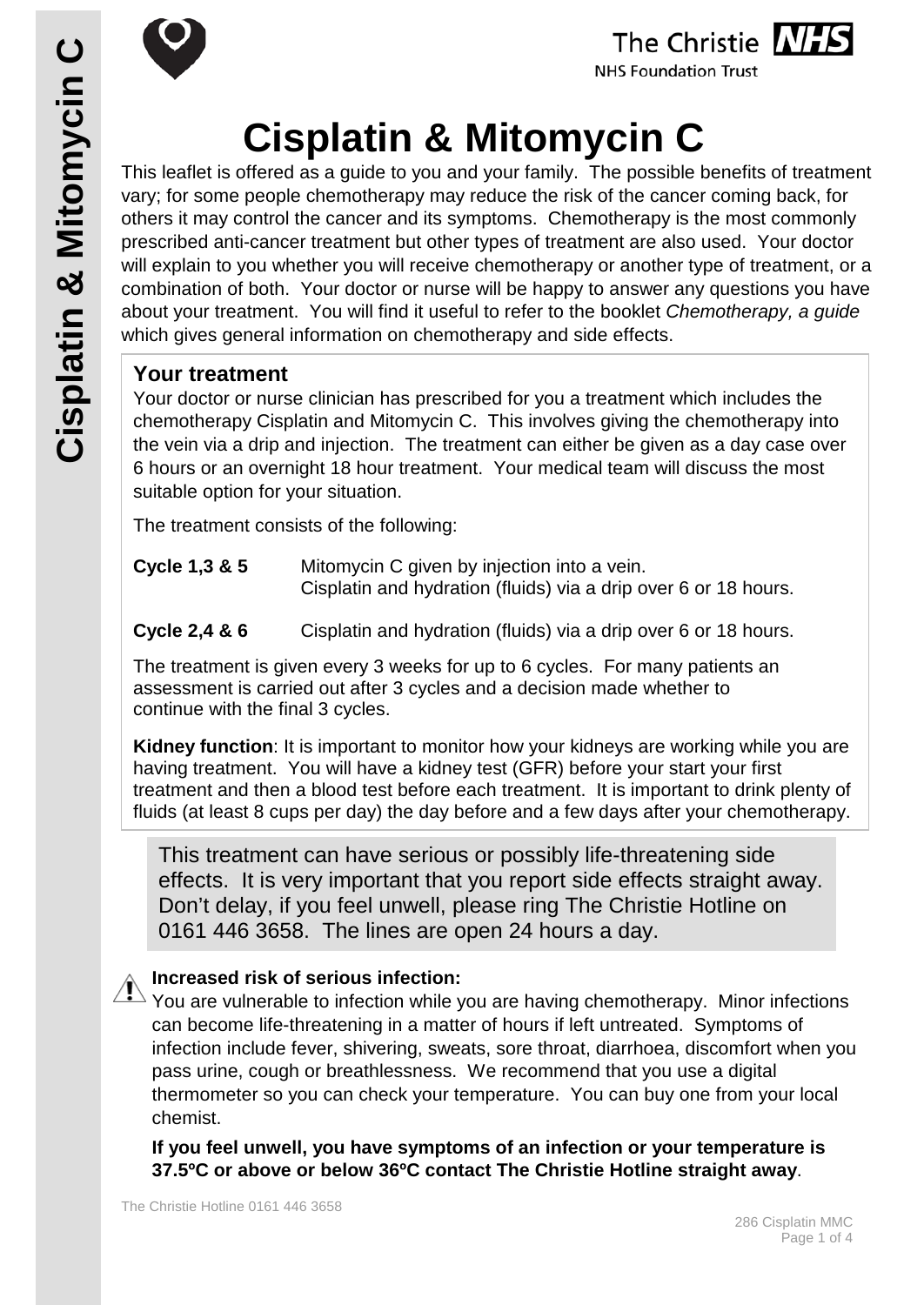## **Possible side effects**

Chemotherapy can cause many different side effects. Some are more likely to occur than others. Everyone is different and not everyone gets all the side effects. Most side effects are usually temporary, but in some rare cases they can be life-threatening. It is important to tell your hospital doctor or nurse about any side effects so they can be monitored and, where possible, treated.

#### **Common side effects (more than 1 in 10)**

#### • **Nausea and vomiting (sickness)**

The severity of this varies from person to person. Anti-sickness medication may be given along with your chemotherapy to prevent this. You may also be given anti-sickness tablets to take at home. If you continue to feel or be sick, contact your GP or this hospital, because your anti-sickness medication may need to be changed or increased.

#### • **Lethargy**

Some chemotherapy may make you feel tired and lacking in energy. It can be frustrating when you feel unable to cope with routine tasks. If you do feel tired, take rest and get help with household chores. If necessary, take time off work. Gentle exercise such as walking can be beneficial.

#### • **Strange taste**

Occasionally during treatment you may experience a strange taste, sometimes described as metallic or bitter. A strongly flavoured sweet or mint will help to disguise this.

#### • **Constipation**

Try to drink plenty of fluids. Report this to your hospital doctor or nurse who can advise you regarding diet and who may prescribe a suitable laxative. Ask the staff for a copy of Eating: Help Yourself which has useful ideas about diet when you are having treatment.

#### **Uncommon side effects (less than 1 in 10)**

#### • **Bruising or bleeding**

This treatment can reduce the production of platelets which help the blood clot. Let your doctor know if you have any unexplained bruising or bleeding, such as nosebleeds, bloodspots or rashes on the skin, and bleeding gums. You may need a platelet transfusion.

#### • **Anaemia (low number of red blood cells)**

While having this treatment you may become anaemic. This may make you feel tired and breathless. Let your doctor or nurse know if these symptoms are a problem. You may need a blood transfusion.

#### • **Tinnitus & high frequency hearing loss**

You may develop tinnitus (ringing in the ears), this sensation should subside when your treatment finishes. High frequency hearing loss can also occur with this chemotherapy. This may be permanent.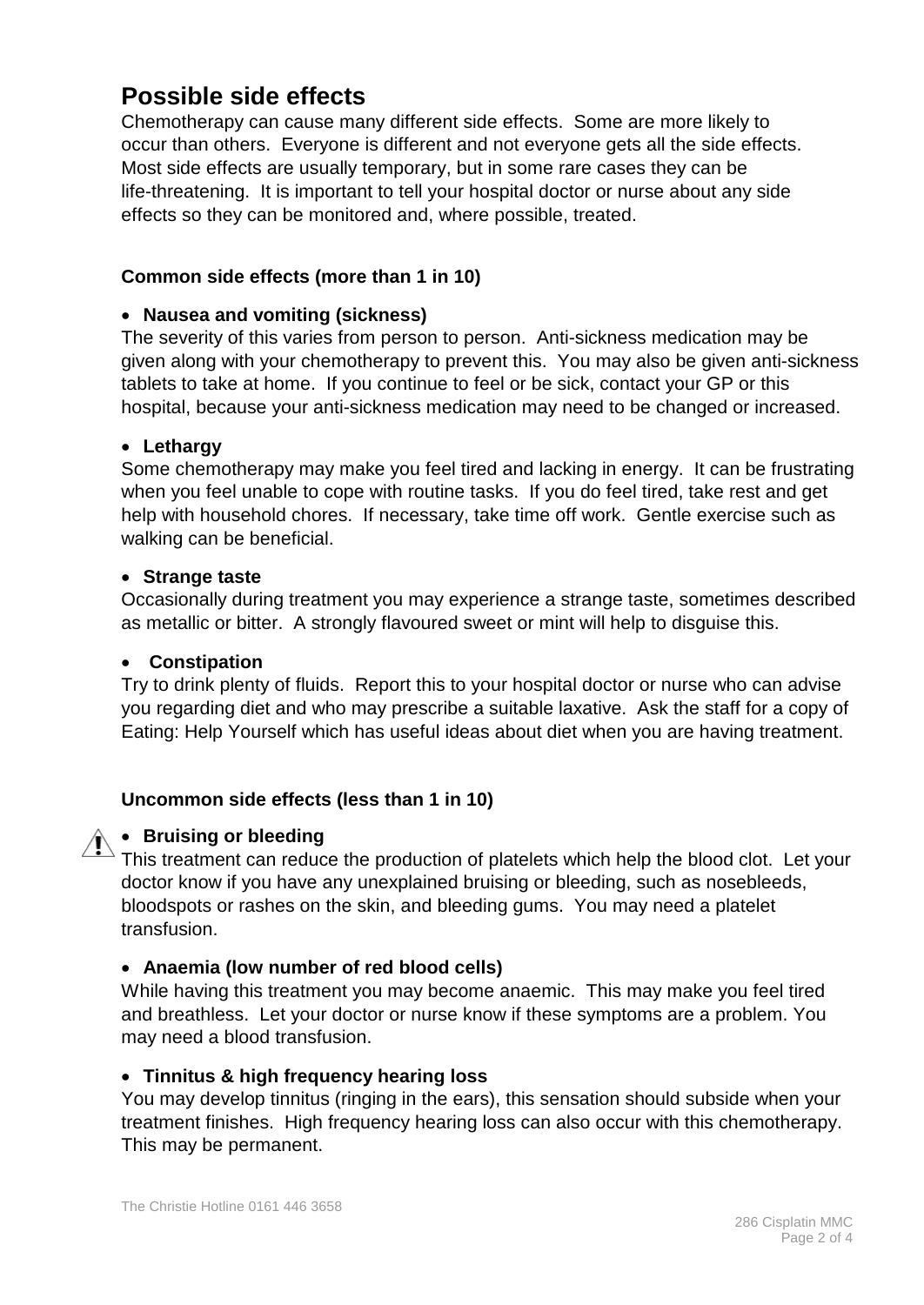#### • **Sore mouth**

Your mouth may become sore or dry, or you may notice small mouth ulcers during this treatment. Drinking plenty of fluids and cleaning your teeth regularly and gently with a soft toothbrush can help to reduce the risk of this happening. We can prescribe a mouthwash for you to use during treatment. You can dilute this with water if your mouth is sore. Ask your doctor or nurse for further advice. There is also general mouth care information in the chemotherapy booklet. If you continue to have a sore mouth, please contact The Christie Hotline.

#### • **Tingling & numbness in the fingers or toes**

This is only usually mild and temporary but sometimes lasts for some time or becomes permanent. Please report these symptoms to your doctor on your next hospital visit**.**

#### • **Diarrhoea**

If this becomes a problem while you are having treatment, anti-diarrhoea tablets can be bought from a pharmacy or prescribed by your GP for a temporary period until this is resolved. If the problem persists contact this hospital. Ask the staff for a copy of 'Eating: Help Yourself' which has useful ideas about diet when you are having treatment**. If you develop severe diarrhoea, it is important to contact the hospital straight away as this may be a sign of a serious infection. Don't delay!**

#### **Rare side effects (less than 1 in 100)**

#### • **Kidney function**

Cisplatin can rarely cause serious damage to the kidneys. Before your first treatment you will need to attend for a GFR test (Glomerular Filtration Test) to check that your kidney function is normal. You will then have a blood test before each treatment to make sure your kidney function is stable. It is important to drink plenty of fluids (at least 8 cups per day) the day before and for a few days after chemotherapy. If you are unable to drink or think you might be dehydrated please call The Christie Hotline immediately.

#### • **Hair loss**

Some hair thinning may occur during treatment. It is advisable to avoid perms, colours, use of hot brushes/straighteners and frequent washing that could increase hair loss. Please remember that this is a temporary side effect and your hair will grow back when your treatment is completed. If you would like an appointment with the wig service, this can be arranged for you. Ask the staff for a copy of the 'Wig Fitting Service'.

#### **Serious and potentially life threatening side effects**

In a small proportion of patients chemotherapy can result in very severe side effects which may rarely result in death. The team caring for you will discuss the risk of these side effects with you.